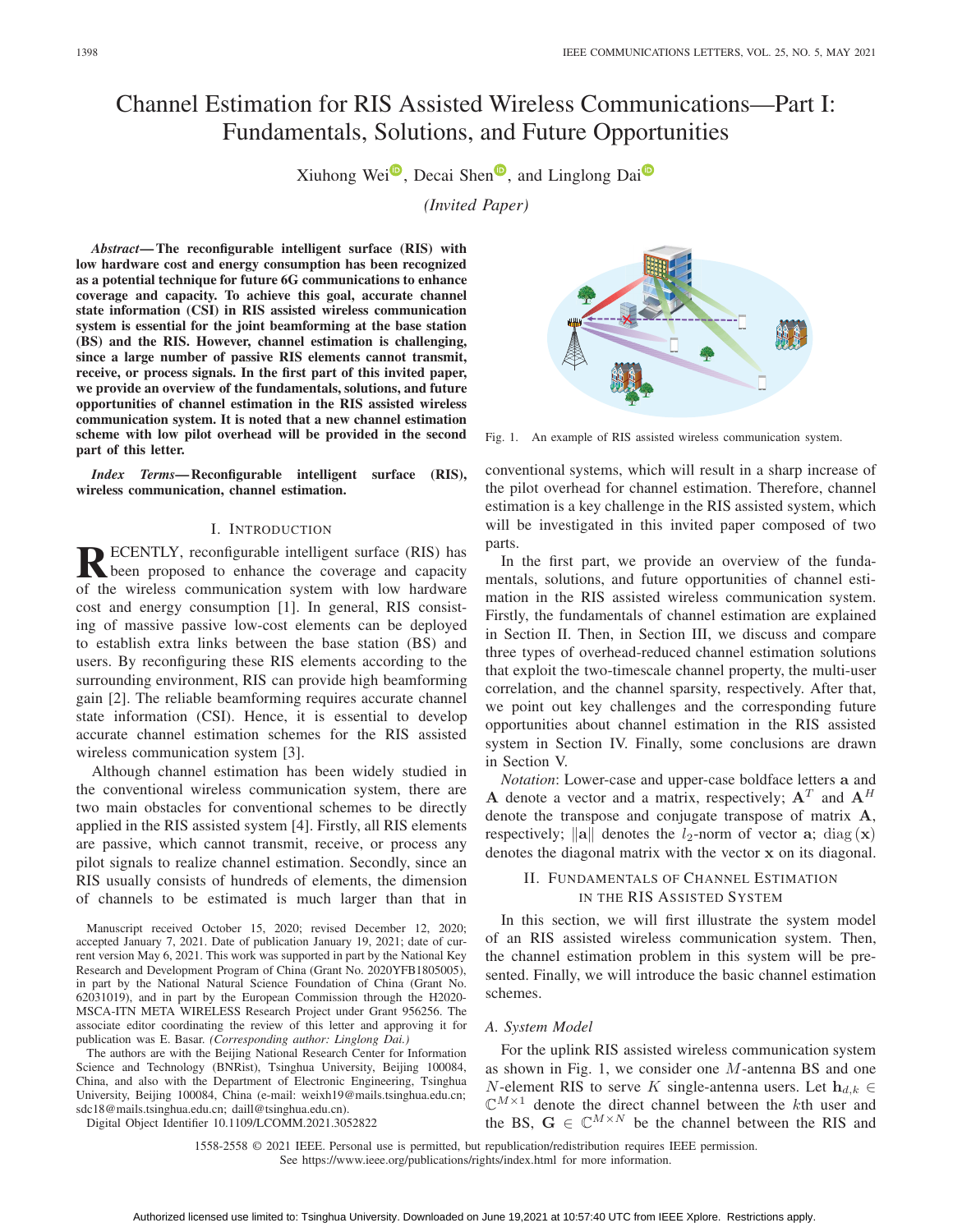the BS, and  $\mathbf{h}_{r,k} \in \mathbb{C}^{N \times 1}$  be the channel between the *k*th user and the RIS. The received signal  $y \in \mathbb{C}^{M \times 1}$  at the BS can be expressed by

$$
\mathbf{y} = \sum_{k=1}^{K} \left( \mathbf{h}_{d,k} + \mathbf{G} \text{diag} \left( \boldsymbol{\theta} \right) \mathbf{h}_{r,k} \right) s_k + \mathbf{w}, \tag{1}
$$

where  $s_k$  is the symbol sent by the kth user,  $\theta$  =  $[\theta_1, \theta_2, \cdots, \theta_N]^T$  is the reflecting vector at the RIS with  $\theta_n$ representing the reflecting coefficient for the nth RIS element, and  $\mathbf{w} \in \mathbb{C}^{M \times 1}$  is the received noise at the BS. Note that  $\theta_n$  can be further set as  $\theta_n = \beta_n e^{j\phi_n}$ , with  $\beta_n \in [0,1]$  and  $\phi_n \in [0, 2\pi]$  representing the amplitude and the phase for the nth RIS element, respectively.

For the RIS assisted system, reliable beamforming requires the accurate CSI consisting of the direct link and the RIS related reflecting link. We consider a time division duplex (TDD) RIS assisted system, where the downlink channel can be obtained based on the estimated uplink channel because of the TDD channel reciprocity.

## *B. Channel Estimation Problem*

The channel estimation problem for the direct channel  $\mathbf{h}_{d,k}$ can be solved by the conventional schemes in the conventional wireless communication system. Unfortunately, it is difficult to estimate the RIS related channels  $G$  and  $h_{r,k}$  due to passive RIS elements without signal processing capability.

Let  $\mathbf{H}_k \triangleq \mathbf{G}$ diag  $(\mathbf{h}_{r,k}) \in \mathbb{C}^{M \times N}$  represent the cascaded annel between the k<sup>th</sup> user and the BS via the BIS and the channel between the kth user and the BS via the RIS, and the received signal **y** in (1) can be also rewritten as

$$
\mathbf{y} = \sum_{k=1}^{K} \left( \mathbf{h}_{d,k} + \mathbf{H}_k \boldsymbol{\theta} \right) s_k + \mathbf{w}.
$$
 (2)

Note that many beamforming algorithms (i.e., how to design the optimal RIS reflecting vector  $\theta$  in (2)) aim to optimize the power of the effective reflecting link, i.e.,  $\|\mathbf{G}\text{diag}(\boldsymbol{\theta})\|_{r,k}^{2} \|^{2} = \|\mathbf{G}\text{diag}(\mathbf{h}_{r,k})\boldsymbol{\theta}\|^{2} = \|\mathbf{H}_{k}\boldsymbol{\theta}\|^{2}$ .<br>Therefore most of existing channel estimation schemes Therefore, most of existing channel estimation schemes directly estimate the cascaded channel  $H_k$  instead of the individual channels **G** and  $\mathbf{h}_{r,k}$ .

By adopting the orthogonal pilot transmission strategy among users, the uplink channel estimation associated with different users can be independent. Without loss of generality, the subscript k in  $h_{d,k}$ ,  $h_{r,k}$ , and  $H_k$  can be omitted to represent the corresponding channels related to any users.

#### *C. Basic Channel Estimation Schemes*

If all RIS elements are turned off, i.e., the incident electromagnetic wave will be perfectly absorbed by the RIS instead of reflected to the receiver, $\frac{1}{1}$  the RIS assisted communication system can be simplified as the conventional communication system without the RIS. Hence, the direct channel  $h_d$  can be estimated by some classical solutions such as the least square (LS) algorithm.

As mentioned above, the channel estimation for the RIS related channels  $G$  and  $h_r$  is challenging. A straightforward solution is to estimate the cascaded channel **H** in (2) based on the ON/OFF protocol proposed in [4]. The key idea is to divide the entire cascaded channel estimation process into N stages, where each stage only estimates one column vector of  $\mathbf{H} \in \mathbb{C}^{M \times N}$  associated with one RIS element. Specifically, the cascaded channel  $\mathbf{H} \in \mathbb{C}^{M \times N}$  can be represented by N columns as

$$
\mathbf{H} = [\mathbf{h}_1, \cdots, \mathbf{h}_n, \cdots, \mathbf{h}_N],
$$
 (3)

where  $h_n \in \mathbb{C}^{M \times 1}$  is the cascaded channel corresponding to the nth RIS element. In the nth stage, only the nth RIS element is turned on, while the remained  $N - 1$  RIS elements are turned off. Since the direct channel  $\mathbf{h}_d$  has been estimated in advance, its impact can be removed from the received pilot signal at the BS. Then,  $h_n$  can be estimated based on the LS algorithm. By following this similar procedure,  $\mathbf{h}_1, \dots, \mathbf{h}_N$ can be estimated in turn by sequentially turning on the  $1st, \dots,$ Nth RIS element one by one, while the remained  $N - 1$  RIS elements are turned off. After  $N$  stages, the cascaded channel  $\mathbf{H} \in \mathbb{C}^{M \times N}$  composed of N columns can be completely estimated. However, since only one RIS element can reflect the pilot signal to the BS based on the ON/OFF protocol, the channel estimation accuracy may be degraded.

In order to improve the channel estimation accuracy, [6] further proposed the discrete Fourier transform (DFT) protocol based channel estimation scheme, where all RIS elements are always turned on. In this scheme, the entire cascaded channel estimation process is still divided into  $N$  stages. However, in each stage, the reflecting vector  $\theta$  at the RIS is specially designed as one column vector of the DFT matrix. After N stages, based on the LS algorithm, the cascaded channel **H** can be directly estimated based on all received pilot signals in N stages at the BS. It is noted that the overall reflecting matrix for N stages forms a DFT matrix of size  $N \times N$ , which has been proved to be the optimal choice to ensure the channel estimation accuracy [6].

However, the required pilot overhead in [4], [6] is huge. This is mainly caused by the fact that the number of unknown channel coefficients (e.g.,  $64 \times 256$  with 64 antennas at the BS, 256 elements at the RIS and single antenna at the user) in the RIS assisted communication system is much larger than that of unknown channel coefficients (e.g.,  $64 \times 1$  with 64 antennas at the BS and a single antenna at the user) in the conventional communication system without the RIS. The huge pilot overhead will significantly decrease the effective capacity improvement. Thus, it is essential to develop overhead-reduced channel estimation schemes for the RIS assisted system. In the next Section III, we will introduce three typical types of overhead-reduced channel estimation solutions.

## III. OVERHEAD-REDUCED CHANNEL ESTIMATION SOLUTIONS

In this section, we will introduce three typical types of channel estimation solutions to reduce the pilot overhead,

<sup>&</sup>lt;sup>1</sup>Note that "turn off" is a widely used expression in the literature but inaccurate, since an RIS with all elements turned off is also a scatterer to reflect the incident electromagnetic wave. An implementation method with a special setting of RIS elements proposed in [5] can realize the perfect "turn off" for the incident electromagnetic wave.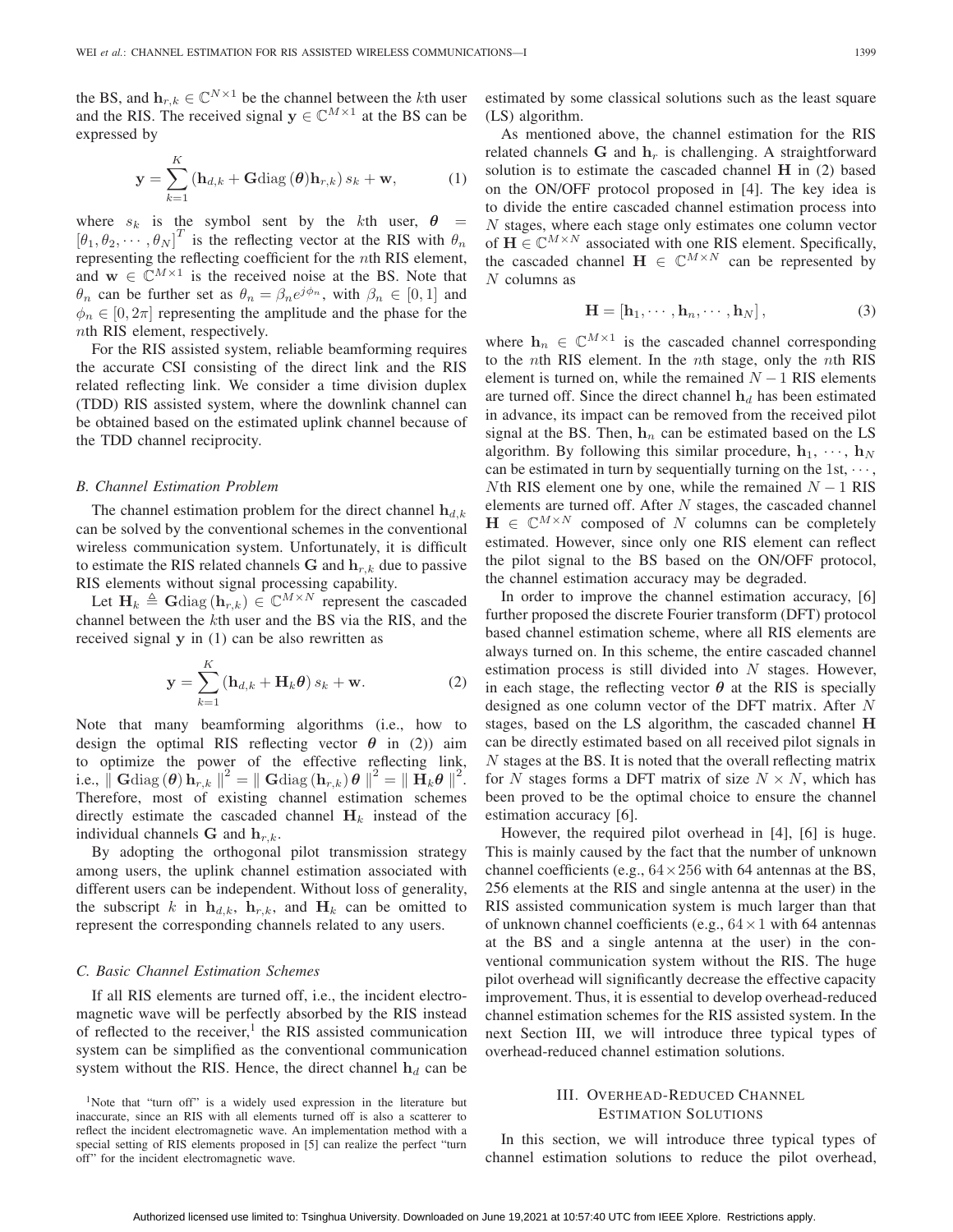

Fig. 2. The two-timescale channel estimation framework [7].

which exploit the two-timescale channel property, the multiuser correlation, and the channel sparsity, respectively.

## *A. Two-Timescale Based Channel Estimation*

The first typical solution to reduce the pilot overhead for channel estimation is to exploit the two-timescale channel property in the RIS assisted communication system [7]–[9].

Specifically, the two-timescale channel property can be explained as follows. On the one hand, since the BS and the RIS are usually placed in fixed positions, the channel **G** between the RIS and the BS usually remains unchanged for a long period of time, which shows the large timescale property. On the other hand, due to the mobility of the user, the channel  $h_r$  between the user and the RIS and the direct channel  $h_d$ between the user and the BS vary in a much smaller timescale than that of the quasi-static channel **G**, which show the small timescale property.

As shown in Fig. 2, based on this two-timescale channel property, [7] proposed a two-timescale channel estimation framework, where the two different pilot transmission strategies are respectively designed for estimating the large timescale channel **G** and the small timescale channels  $\mathbf{h}_d$ and **h**<sup>r</sup>. Firstly, the high-dimensional channel **G** is estimated once in a large timescale by using the dual-link pilot transmission strategy proposed in [7]. Although the pilot overhead required for estimating **G** is large due to its high dimension, such overhead is negligible from a long-time perspective. Then, based on the widely used uplink pilot transmission strategy, the low-dimensional channels  $h_d$  and  $h_r$  can be estimated before data transmission in a small timescale. Although these channels have to be estimated more frequently, the required pilot overhead is small due to their low dimensions. As a result, the average pilot overhead can be significantly reduced by exploiting the two-timescale channel property.

The main difficulty of this scheme is how to estimate **G**, since all RIS elements are passive without signal processing capability. To achieve this goal, [7] proposed a dual-link pilot transmission strategy as mentioned before. The key idea is that, the BS firstly transmits pilot signals to the RIS via the downlink channel  $G<sup>T</sup>$ , and then the RIS reflects pilot signals back to the BS via the uplink channel **G**. There are  $(N + 1)$ sub-frames for the dual-link pilot transmission, where each sub-frame consists of M time slots. In the  $m_1$ th time slot  $(m_1 = 1, 2, \cdots, M)$  of the tth sub-frame  $(t = 1, 2, \cdots, N +$ 1), the  $m_1$ th antenna of the BS transmits the pilot signal  $s_{m_1,t}$ to the RIS and other  $(M - 1)$  antennas of the BS receive the pilot signal reflected by the RIS. The received pilot signal  $y_{m_1,m_2,t}$  at the  $m_2$ th antennas of the BS can be represented as  $(m_2 = 1, 2, \cdots, M, m_1 \neq m_2)$ 

$$
y_{m_1,m_2,t} = \left[\mathbf{g}_{m_2}^T \text{diag}(\boldsymbol{\theta}_t) \mathbf{g}_{m_1} + z_{m_1,m_2}\right] s_{m_1,t} + w_{m_1,m_2,t}
$$
  
= 
$$
\left[\mathbf{g}_{m_2}^T \text{diag}(\mathbf{g}_{m_1}) \boldsymbol{\theta}_t + z_{m_1,m_2}\right] s_{m_1,t} + w_{m_1,m_2,t},
$$
(4)

where  $\mathbf{g}_{m_2}^T \in \mathbb{C}^{1 \times N}$  is the m<sub>2</sub>th row vector of the uplink<br>channel  $\mathbf{G}$   $\mathbf{g} \in \mathbb{C}^{N \times 1}$  is the m<sub>1</sub>th row vector of the channel  $\mathbf{G}$ ,  $\mathbf{g}_{m_1} \in \mathbb{C}^{N \times 1}$  is the m<sub>1</sub>th row vector of the downlink channel  $\mathbf{G}^T$   $\boldsymbol{\theta}$ , is the reflecting vector at the RIS downlink channel  $G<sup>T</sup>$ ,  $\theta<sub>t</sub>$  is the reflecting vector at the RIS in the tth sub-frame,  $z_{m_1,m_2}$  is the self-interference after mitigation from the  $m_1$ th antenna to the  $m_2$ th antenna of the BS, and  $w_{m_1,m_2,t}$  is the received noise at the  $m_2$ th antenna of the BS. After  $N + 1$  sub-frames, all received pilot signals  ${y_{m_1,m_2,t}}|1 \leq m_1,m_2 \leq N, m_1 \neq m_2, 1 \leq t \leq N+1$ can be obtained, which consist of  $MN$  unknown variables, i.e., MN elements of **G**. Then, based on all received pilots, each element of **G** can be alternately estimated in an iterative manner by utilizing the coordinate descent algorithm [7].

Some alternative schemes for estimating the channel **G** between the RIS and the BS were proposed [8], [9]. In [8], two users  $(U_1$  and  $U_2$ ) are deployed near the RIS to assist its channel estimation. The uplink cascaded channels  $H_1$  for user  $U_1$ ,  $\mathbf{H}_2$  for user  $U_2$ , and the  $U_1$ -RIS- $U_2$  cascaded channel between the user  $U_1$  and the user  $U_2$  via the RIS are estimated based on the pilot symbols transmitted by the two users, respectively. After that, the entries for BS-RIS channel **G** can be calculated based on three estimated cascaded channels mentioned above. By utilizing the long-term channel averaging prior information [9], the large timescale channel **G** can also be estimated based on the channel matrix calibration.

After acquiring  $G$ , the low-dimensional channels  $h_d$  and  $h_r$  can be estimated based on the conventional uplink pilot transmission strategy. The user transmits the pilot signals to the BS via both the direct channel  $\mathbf{h}_d$  and the effective reflecting channel  $\mathbf{G}\Phi\mathbf{h}_r$ . Based on the received uplink pilot signals with the known **G** and  $\Phi$ ,  $h_d$  and  $h_r$  can be directly estimated at the BS by the conventional channel estimation algorithms such as the LS algorithm.

Based on the two-timescale channel property, the large timescale channel **G** and the small timescale channels  $\mathbf{h}_d$  and  $h_r$  can be respectively estimated in different timescales, which can indeed significantly reduce the average pilot overhead. However, the channel estimation for **G** is still challenging. In [7], the BS should work in the full-duplex mode, where different antennas are required to transmit and receive pilots simultaneously to estimate **G**. In [8], the complexity for user scheduling and the overhead for the  $U_1$ -RIS- $U_2$  cascaded channel feedback are not negligible.

#### *B. Multi-User Correlation Based Channel Estimation*

Another solution to reduce the pilot overhead is to directly estimate the corresponding cascaded channels by utilizing the multi-user correlation. Since all users communicate with the BS via the same RIS, the cascaded channels  ${\{\mathbf{H}_k\}}_{k=1}^K$ <br>associated with different users have some correlations. Thus associated with different users have some correlations. Thus, this multi-user correlation can be exploited to reduce the pilot overhead required by the cascaded channel estimation [10].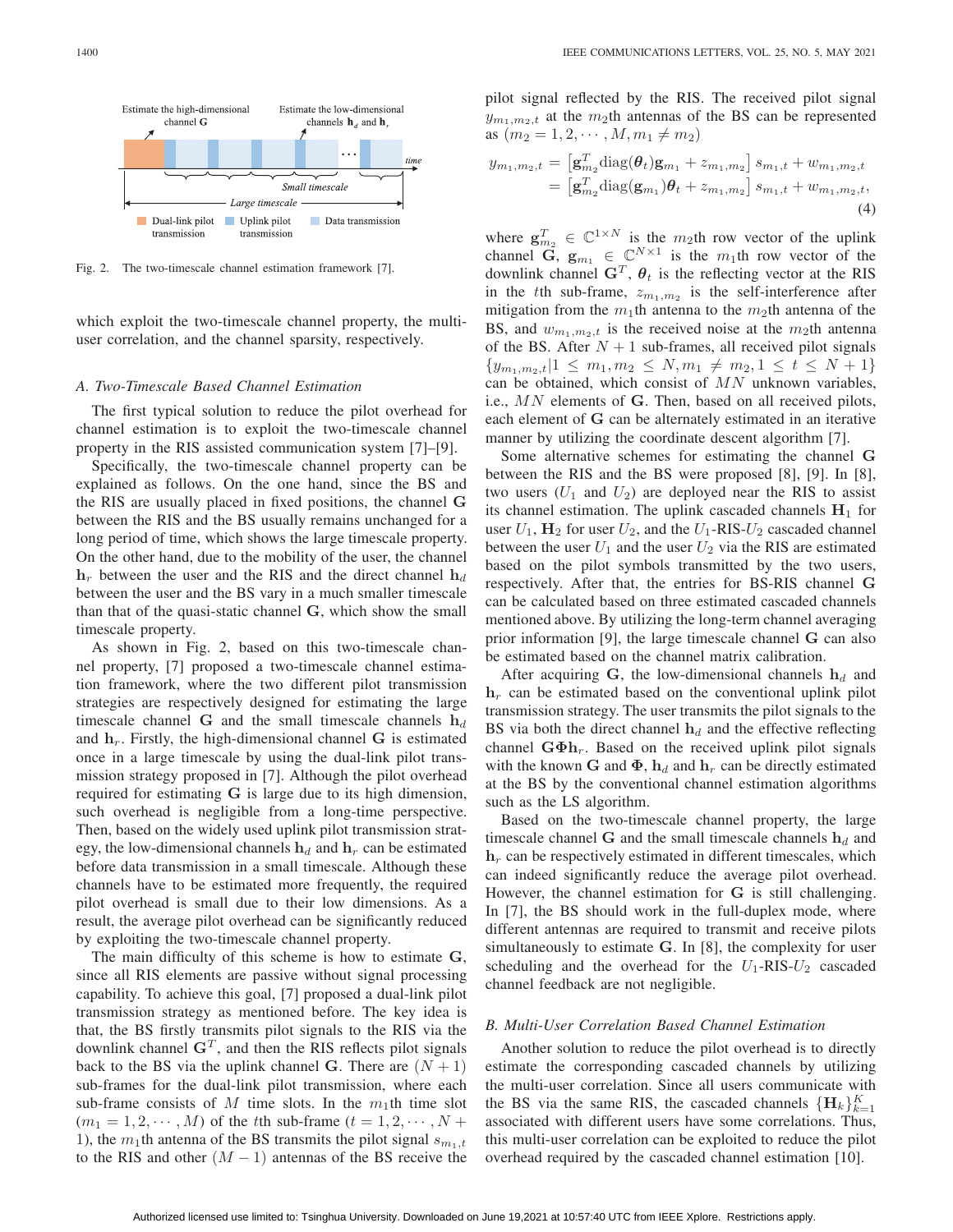Specifically, the multi-user correlation can be explained as follows. For convenience, we take the *n*th column  $\mathbf{h}_{k,n} \in$  $\mathbb{C}^{M \times 1}$  of the cascaded channel  $\mathbf{H}_k = [\mathbf{h}_{k,1}, \mathbf{h}_{k,2} \cdots, \mathbf{h}_{k,N}] \in$  $\mathbb{C}^{M\times N}$  as an example, which can expressed as

$$
\mathbf{h}_{k,n} = t_{k,n} \mathbf{g}_n,\tag{5}
$$

where  $t_{k,n}$  denotes the channel between the kth user and the nth RIS element, which is also the nth element of  $\mathbf{h}_r$ ,  $\mathbf{g}_n \in$  $\mathbb{C}^{M\times 1}$  denotes the user-independent channel between the *n*th RIS element and the BS, which is also the nth column vector of **G**. Since different users enjoy the same channel **G** from the RIS to the BS,  $h_{k,n}$  in (5) can be rewritten as

$$
\mathbf{h}_{k,n} = \lambda_{k,n} \mathbf{h}_{1,n},\tag{6}
$$

where

$$
\lambda_{k,n} = \frac{t_{k,n}}{t_{1,n}}.\tag{7}
$$

The key idea of the multi-user correlation based cascaded channel estimation scheme can be expressed as follows. Firstly, the cascaded channel  $H_1 = [h_{1,1}, \cdots, h_{n}]$  $\mathbf{h}_{1,n}, \dots, \mathbf{h}_{1,N}$  for the first user (which is also called as the typical user) can estimated by utilizing the DFT protocol based channel estimation scheme discussed in Subsection II-C. Then, for the kth user with  $k \geq 2$ , the column vector  $h_{k,n}$  ( $n =$  $1, 2, \dots, N$  of  $H_k$  can be obtained by only estimating the unknown scalar  $\lambda_{k,n}$  in (7) with only one unknown coefficient instead of  $h_{k,n}$  with M unknown coefficients. Hence, there are only  $N$  scalars to be estimated in total for obtaining the cascaded channel  $H_k$  of size  $M \times N$ .

By exploiting the multi-user correlation, the pilot overhead can be significantly decreased, since the number of channel coefficients to be estimated becomes much smaller. However, this scheme proposed in [10] has assumed that there is no receiving noise at the BS. In the typical scenario of low SNR for channel estimation, the estimation accuracy will be degraded.

#### *C. Sparsity Based Channel Estimation*

The overhead-reduced channel estimation solutions in the previous two subsections are mainly realized in the spatial domain. By contrast, in this subsection, we will introduce some overhead-reduced based channel estimation solutions by exploiting the sparsity of channels in the angular domain [11], [12].

In the conventional wireless communication system, since there are limited propagation paths, the channel  $\mathbf{h}_d$  is sparse in the angular domain. Thus, the channel estimation problem for  $h_d$  can be formulated as a sparse signal recovery problem, which can be solved by compressive sensing (CS) algorithms with reduced pilot overhead. Similarly, the cascaded channel  $\mathbf{H} \in \mathbb{C}^{M \times N}$  in RIS assisted systems also shows the sparsity when transformed into the angular domain. Specially, by using the virtual angular-domain representation, the cascaded channel **H** can be decomposed as



Fig. 3. The sparsity of the angular cascaded channel [11].

where  $\hat{H}$  denotes the  $M \times N$  angular cascaded channel,  $U_M$  and  $U_N$  are the  $M \times M$  and  $N \times N$  dictionary unitary matrices at the BS and the RIS, respectively. The number of non-zero elements in  $H$  is determined by the product of the number of paths between the RIS and the BS and that between the user and the RIS. Since there are the limited number of scatters around the BS and the RIS, especially in highfrequency communications,  $\hat{H}$  is usually sparse in nature [11], as shown in Fig. 3.

Based on the sparsity of the angular cascaded channel, the cascaded channel estimation problem can be also formulated as a sparse signal recovery problem [11]. Then, some classical CS algorithms, such as orthogonal matching pursuit (OMP), can be directly used to estimate the angular cascaded channel with reduced pilot overhead. However, these conventional CS algorithms cannot achieve the satisfying estimation accuracy, especially in low SNR ranges. In order to improve the estimation accuracy, a joint sparse matrix recovery based channel estimation scheme was proposed in [12]. In this scheme, all angular channels associated with different users can be projected to the same subspace by considering the fact that different users enjoy the same channel **G** from the RIS to the BS. However, for these sparsity based channel estimation schemes [11], [12], the required pilot overhead is still high, since the sparsity of the angular cascaded channel becomes less significant compared with the angular channel in conventional communications.

Moreover, [13] proposed to divide the entire RIS into several sub-surfaces, where all RIS elements on the same sub-surface are considered to have the same channel coefficients. Therefore, the number of the channel coefficients to be estimated can be significantly decreased. By combining the typical overheadreduced channel estimation schemes mentioned above with this idea of dividing sub-surface, the pilot overhead can be further reduced.

For the sake of simplicity, the above discussions on channel estimation schemes take the narrow band as an example. The similar idea can be extended to the wideband orthogonal frequency division multiplexing (OFDM) channel estimation. Specifically, the channel on each sub-carrier can be estimated separately as in a narrow band system, such as [13]. It is noted that the reflecting vector  $\theta$  at the RIS are the same for all sub-carriers. Besides, by considering the common sparsity of angular domain channels among different sub-carriers, [14] proposed a joint overhead-reduced channel estimation scheme for all sub-carriers, where a denoising convolution neural network (DnCNN) is used to improve the estimation accuracy.

## IV. CHALLENGES AND FUTURE OPPORTUNITIES FOR CHANNEL ESTIMATION

$$
\mathbf{H} = \mathbf{U}_M \tilde{\mathbf{H}} \mathbf{U}_N^T, \tag{8}
$$

In this section, we will point out key challenges for channel estimation in the RIS assisted wireless communication system,